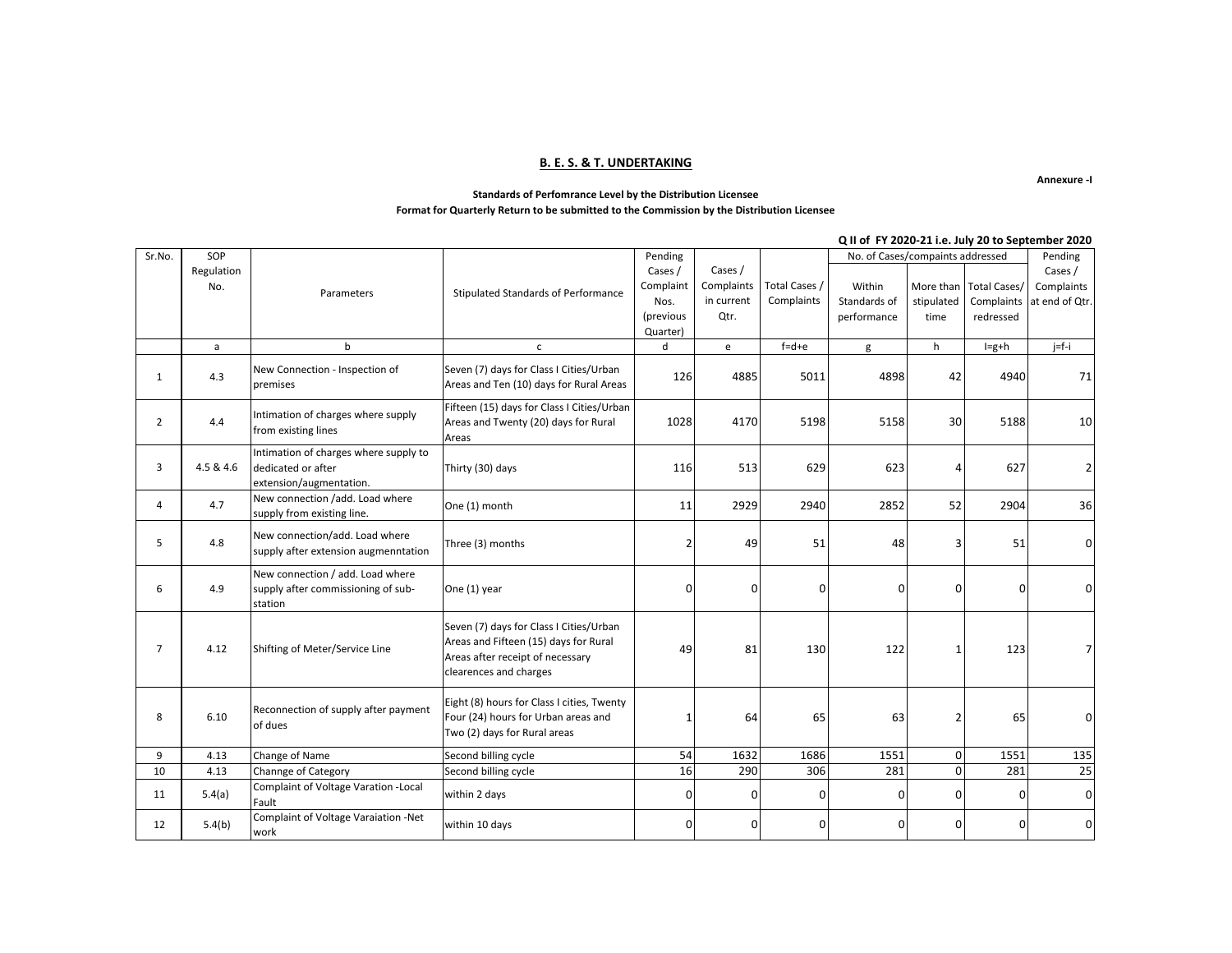**Annexure -I**

### **Standards of Perfomrance Level by the Distribution Licensee Format for Quarterly Return to be submitted to the Commission by the Distribution Licensee**

#### **Q II of FY 2020-21 i.e. July 20 to September 2020**

| Sr.No. | SOP        |                                                                      |                                                                                                                                    | Pending   |            |               | No. of Cases/compaints addressed |            |                        | Pending        |
|--------|------------|----------------------------------------------------------------------|------------------------------------------------------------------------------------------------------------------------------------|-----------|------------|---------------|----------------------------------|------------|------------------------|----------------|
|        | Regulation |                                                                      |                                                                                                                                    | Cases /   | Cases /    |               |                                  |            |                        | Cases /        |
|        | No.        | Parameters                                                           | Stipulated Standards of Performance                                                                                                | Complaint | Complaints | Total Cases / | Within                           |            | More than Total Cases/ | Complaints     |
|        |            |                                                                      |                                                                                                                                    | Nos.      | in current | Complaints    | Standards of                     | stipulated | Complaints             | at end of Otr. |
|        |            |                                                                      |                                                                                                                                    | (previous | Qtr.       |               | performance                      | time       | redressed              |                |
|        |            |                                                                      |                                                                                                                                    | Quarter)  |            |               |                                  |            |                        |                |
|        | a          | b                                                                    | $\mathsf{C}$                                                                                                                       | d         | e          | $f = d + e$   | g                                | h          | $I=g+h$                | $j=f-i$        |
| 13     | 5.4(c)     | Complaints of Voltage Variation -<br>Expansion/augmentation required | within 120 days                                                                                                                    | n         | n          | o             | $\Omega$                         | 0          | <sup>0</sup>           | $\mathbf{0}$   |
| 14     | 6.1        | Fuse off call                                                        | Three (3) hours for Class I cities, Four (4)<br>hours for Urban areas and Eighteen (18)<br>hours for Rural areas                   | O         | 14288      | 14288         | 14218                            | 70         | 14288                  | $\mathbf{0}$   |
| 15     | 6.2        | Break down of Over head Line                                         | Four (4) hours for Class I cities, Six (6)<br>hours for Urban areas and Twenty Four<br>(24) hours for Rural areas                  | 0         | $\Omega$   | $\Omega$      | $\Omega$                         | 0          | 0                      | $\Omega$       |
| 16     | 6.3        | Underground Cable fault                                              | Eight (8) hours for Class I cities, Eighteen<br>(18) hours for Urban areas and Forty<br>Eight (48) hours for Rural areas           | O         | 2601       | 2601          | 2521                             | 80         | 2601                   | $\Omega$       |
| 17     | 6.4        | <b>Transformer failure</b>                                           | Eighteen (18) hours for Class I cities,<br>Twenty Four (24) hours for Urban areas<br>and Forty Eight (48) hours for Rural<br>areas | O         | 8          | 8             | 8                                | $\Omega$   | 8                      | $\Omega$       |
| 18     | 7.2        | <b>Meter Reading</b>                                                 | Once in every two months                                                                                                           | O         | 3024164    | 3024164       | 2939981                          | 84183      | 3024164                | $\Omega$       |
| 19     | 7.3        | <b>Replacement of Faulty Meter</b>                                   | Within subsequent billing cycle                                                                                                    | 4756      | 13015      | 17771         | 10148                            | 0          | 10148                  | 7623           |
| 20     | 7.4        | <b>Replacement of Burnt Meter</b>                                    | Eighteen (18) hours for Class I cities,<br>Twenty Four (24) hours for Urban areas<br>and Forty Eight (48) hours for Rural<br>areas | O         | 1112       | 1112          | 1112                             | 0          | 1112                   | $\Omega$       |
| 21     | 7.6,7.7    | <b>Billing Complaint</b>                                             | During subsequent billing cycle                                                                                                    | 2661      | 8660       | 11321         | 9271                             | 0          | 9271                   | 2050           |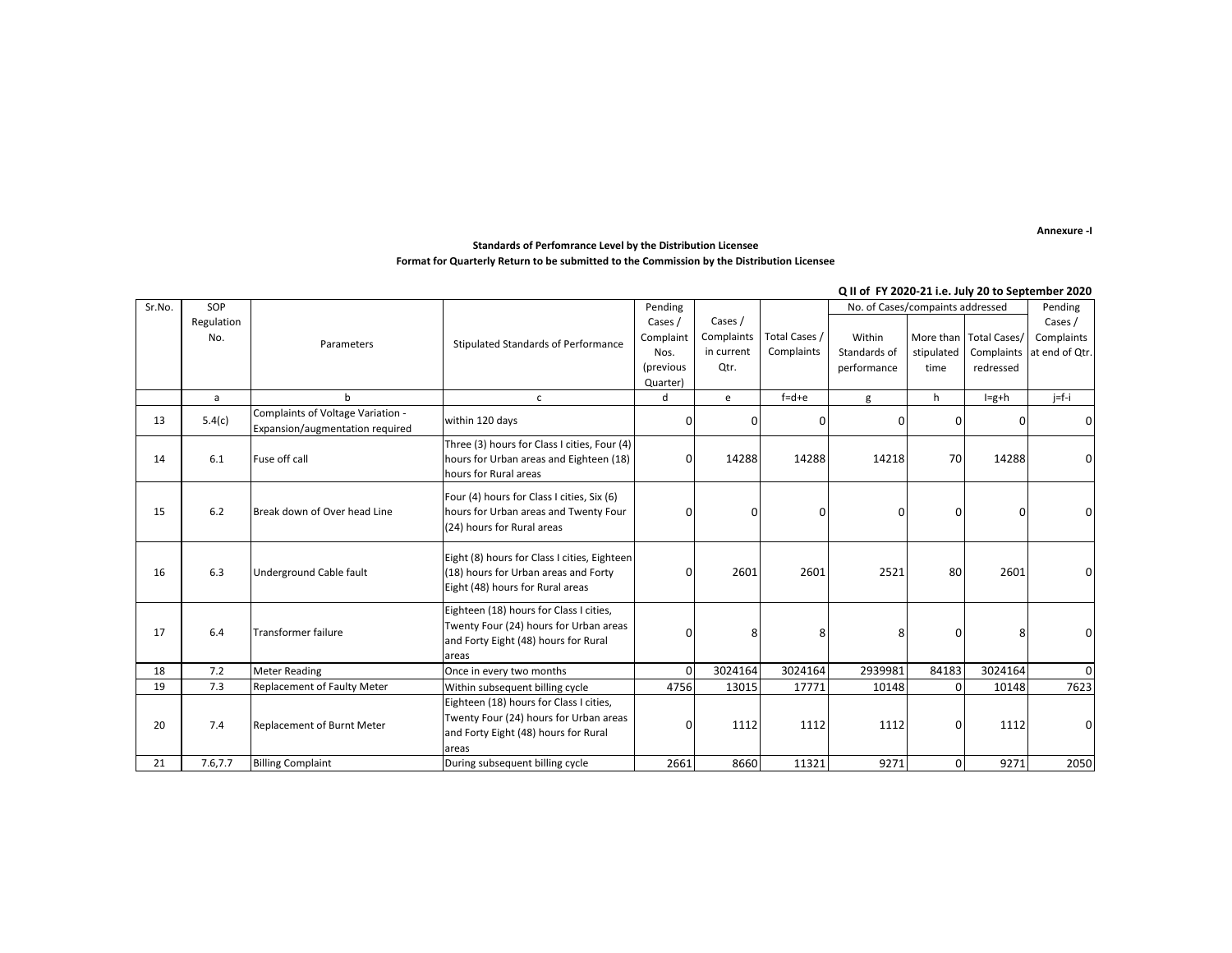# **B. E. S. & T. UNDERTAKING**

Annexure -II

Report of individual compolaints where Compensation has been paid

Format for quarterly return to be submitted to the Commissionby the Distribution Licensee

## **Q II of FY 2020-21 i.e. July 20 to September 2020**

| Sr.N<br>0.     | Complaint<br>No. | Date of filing<br>complaint | Consumer No.   | Name and<br>address of<br>Consumer | Nature of<br>Complaint | Reference<br>Standard of<br>Performance | Amount of<br>Compensation<br>(Rs) | Date of payment<br>of Compensation<br>(DD/MM/YYYY) |
|----------------|------------------|-----------------------------|----------------|------------------------------------|------------------------|-----------------------------------------|-----------------------------------|----------------------------------------------------|
| $\mathbf{1}$   | $\overline{2}$   | 3                           | $\overline{4}$ | $5\phantom{.}$                     | 6                      | $\overline{7}$                          | 8                                 | 9                                                  |
| $\overline{2}$ |                  |                             |                |                                    |                        |                                         |                                   |                                                    |
| $\overline{3}$ |                  |                             |                |                                    |                        |                                         |                                   |                                                    |
| $\overline{4}$ |                  |                             |                |                                    | nil                    |                                         |                                   |                                                    |
| 5              |                  |                             |                |                                    |                        |                                         |                                   |                                                    |
| 6              |                  |                             |                |                                    |                        |                                         |                                   |                                                    |
| $\overline{7}$ |                  |                             |                |                                    |                        |                                         |                                   |                                                    |

NOTE -The report shall be prepared as per category of item for which the compensation is paid for non-observance of Standards of Performance